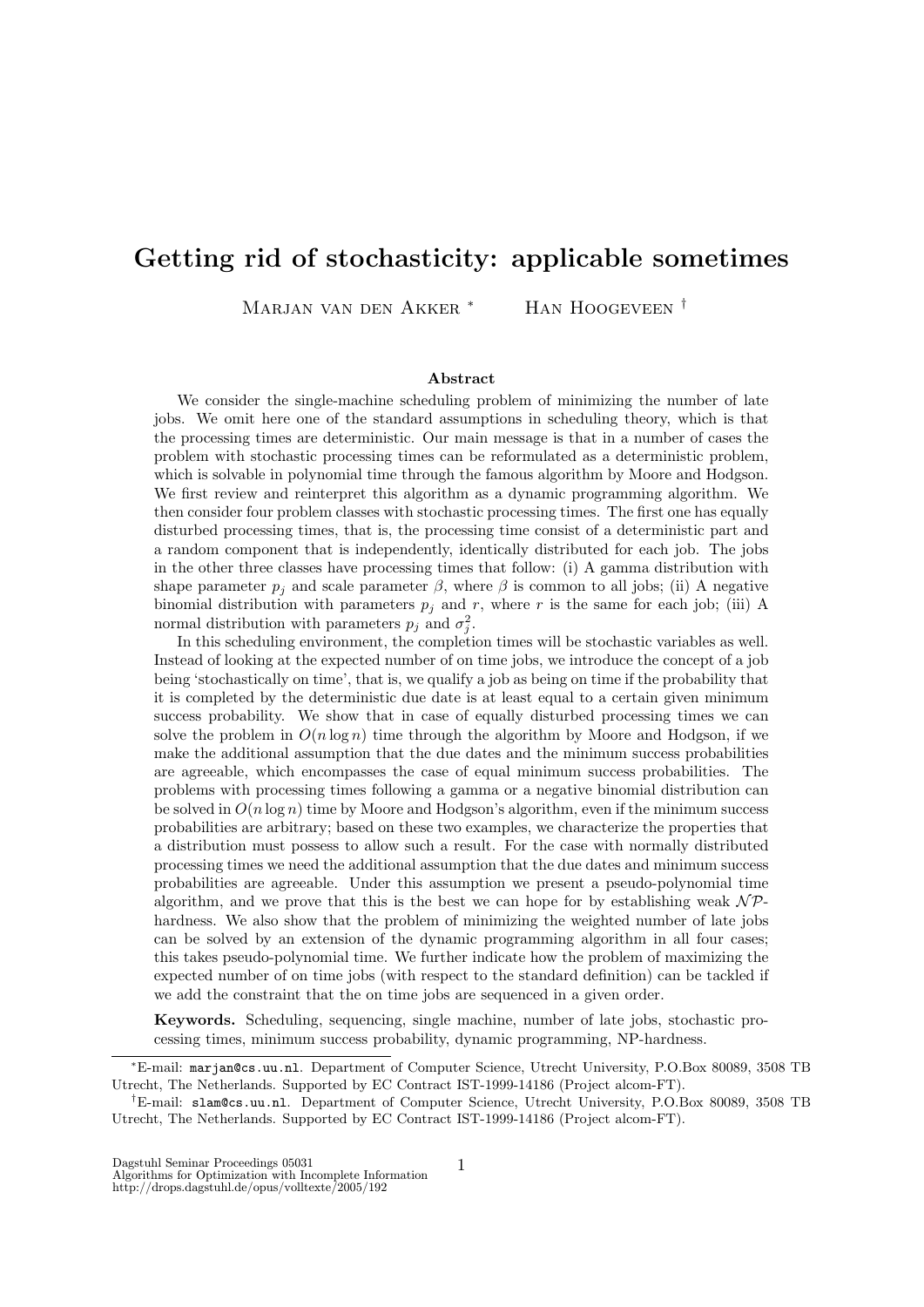## 1 Introduction

One of the standard complaints of many people nowadays is 'so many things to do, so little time'. If it is not possible to increase the amount of time available (for instance by hiring somebody), then it may be inevitable to skip some tasks. The question then becomes of course: which tasks should be skipped? This boils down to the machine scheduling problem that was studied in the famous paper by Moore (1968). The busy person is translated into a single machine, and the things to do are called jobs. Formally, the problem is then formulated as follows. The machine is assumed to be continuously available from time zero onwards, and it can perform at most one job at a time. The machine has to execute n jobs, denoted by  $J_1, \ldots, J_n$ . Performing task  $J_i$  requires a period of length  $p_i$ , and the execution of this task is preferably finished by its due date  $d_i$ . If job  $J_i$  is finished after its due date, then it is marked as late. The objective is to minimize the number of late jobs. Since for this objective it does not matter at which time a late job is finished, such a job can just as well be skipped altogether; the machine then only carries out the jobs that will finish on time. Since it is not acceptable for a customer to just hear 'sorry, we did not make it' at the due date, we assume that the firm has to tell the potential client at time zero whether it will honor its request. If the request is denied, then the client will go elsewhere, and the company does not have to execute this job. Note that, if all information is available at time zero in a deterministic situation, then this assumption is in fact irrelevant. Moore shows that the problem of maximizing the number of jobs that are finished on time can be solved in  $O(n \log n)$  time by an algorithm that since then is known as Moore-Hodgson's algorithm.

In this setting, each job is equally important. In many applications, however, some jobs are more important than others. This importance can be measured by assigning a positive weight  $w_j$  to each job  $J_j$   $(j = 1, \ldots, n)$ ; the objective function then becomes to minimize the total weight of the late jobs. Lawler and Moore (1969) show that this problem is solvable in  $O(n \sum p_j)$  time by dynamic programming. Karp (1972) shows that pseudo-polynomial running time is unavoidable for this problem (unless  $\mathcal{P} = \mathcal{NP}$ ) by establishing NP-hardness in the ordinary sense, even if all due dates are equal.

In this paper, we look at the problems described above, but we abolish one of the common assumptions of scheduling theory, which is that the data are deterministic. We consider four specific classes of instances. In the first one the processing times are stochastic variables that are distributed according to a gamma distribution with parameters  $p_i$  (which varies per job) and  $\beta$  (which is equal for all jobs). The gamma distribution is often applied to model the processing time of a task (see for instance Law and Kelton, 2000). The second class of processing times is used to model a production process where items are produced that work well with probability r and malfunction with probability  $(1 - r)$ ; a job  $J_i$  corresponds then to an order of  $p_i$  correctly functioning items. The corresponding processing time then follows a negative binomial distribution with parameters  $p_i$  and r. In the third class the processing times consist of a deterministic component  $p_i$  and a random disturbance, which we assume to be identically distributed for each job. This can be used to model the situation that the disturbances in the production process are not job-related but due to some side-equipment that is used by each job in the same way. In the last case, we assume that the processing times follow a normal distribution with known expected value  $p_j$  and known variance  $\sigma_j^2$ .

We suppose that each due date is deterministic, which is reasonable, as they are specified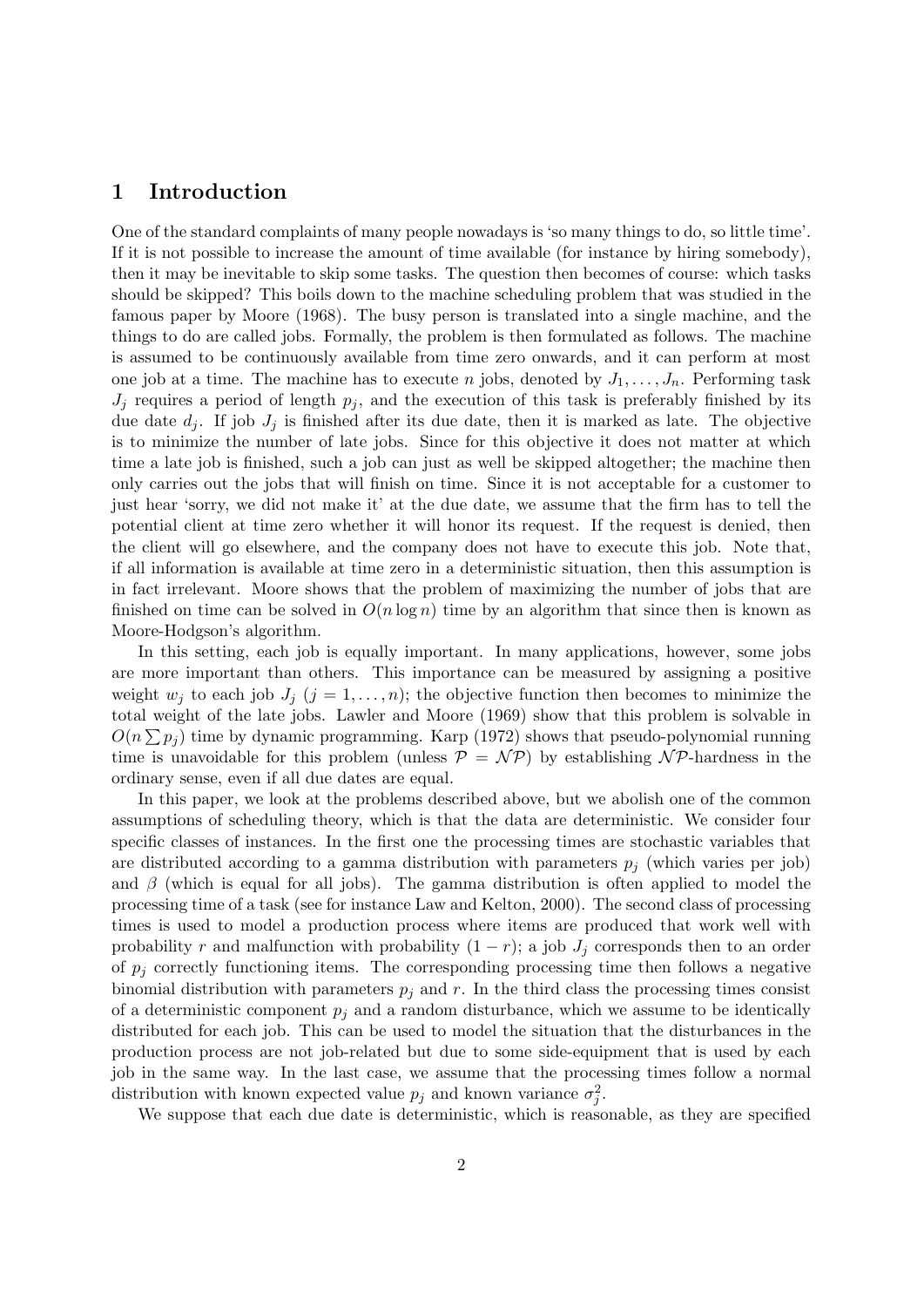by the customer issuing the request. More importantly, we further assume that this customer is willing to accept a delayed completion of his/her order, if the company can convince him/her that the planning is such that the probability that the order is delayed is 'small enough'. This is achieved by guaranteeing that the probability that the order is on time is at least equal to some given lower bound value, which we define as the *minimum success probability*, and which we denote by  $y_j$   $(j = 1, ..., n)$ . If the customer prefers to be convinced by hard cash, then you can agree that he/her will be compensated if the completion is delayed; when the probability distribution of the completion time of job  $J_i$  is known, then working with a minimum success probability boils down to specifying an upper bound for the expected compensation payment, which corresponds to a lower bound on the expected profit, and vice versa.

The remainder of the paper is organized as follows. In Section 2 we review the problem of minimizing the number of late jobs with deterministic processing times, and we explain Moore-Hodgson's algorithm as a dynamic programming algorithm. In Section 3 we discuss the consequences of working with stochastic processing times. We show that the first and second class of processing times can be reformulated as deterministic problems, and hence can be dealt with by the traditional algorithms. We further specify a number of constraints such that, if a probability distribution satisfies these, then the problem with stochastic processing times following this distribution is solvable in  $O(n \log n)$  time irrespective of the minimum success probabilities; the first two classes of instances satisfy these conditions. For the other two classes of processing times, we need the additional assumption that the minimum success probabilities and the due dates are agreeable, which here implies that the jobs can be numbered such that  $i < j$  implies that  $d_i \leq d_j$  and  $y_i \geq y_j$ . We develop dynamic programming algorithms that minimize the (weighted) number of late jobs for these instances; these algorithms are based on the insight gained in Section 2. We further discuss the problems that we face in case of general minimum success probabilities. In Section 4, we show that the problem with stochastic processing times that follow a normal distribution is fundamentally more difficult than the problem with deterministic processing times by establishing ordinary  $\mathcal{NP}$ -hardness for the problem of minimizing the number of late jobs. In Section 5, we address the problem of minimizing the expected value of the (weighted) number of late jobs under the side-constraint that the on time jobs are executed in any given order.

## References

- [1] J.M. van den Akker and J.A. Hoogeveen (2004). Minimizing the number of tardy jobs. In: J.Y.-T. Leung (ed.), *Handbook of Scheduling*, Algorithms, Models, and Performance Analysis, pp. 227–243, CRC Press, Inc. Boca Raton, Fl, USA.
- [2] J.R. Jackson (1955). Scheduling a production line to minimize maximum tardiness. Research Report 43, Management Science Research Project, University of California, Los Angeles.
- [3] R.M. Karp (1972). Reducibility among combinatorial problems, in: R.E. Miller and J.W. THATCHER (eds.) (1972). Complexity of Computer Computations, Plenum Press, New York, pp. 85-103.
- [4] A.M. LAW AND W.D. KELTON (2000). Simulation modeling and analysis. McGraw Hill.